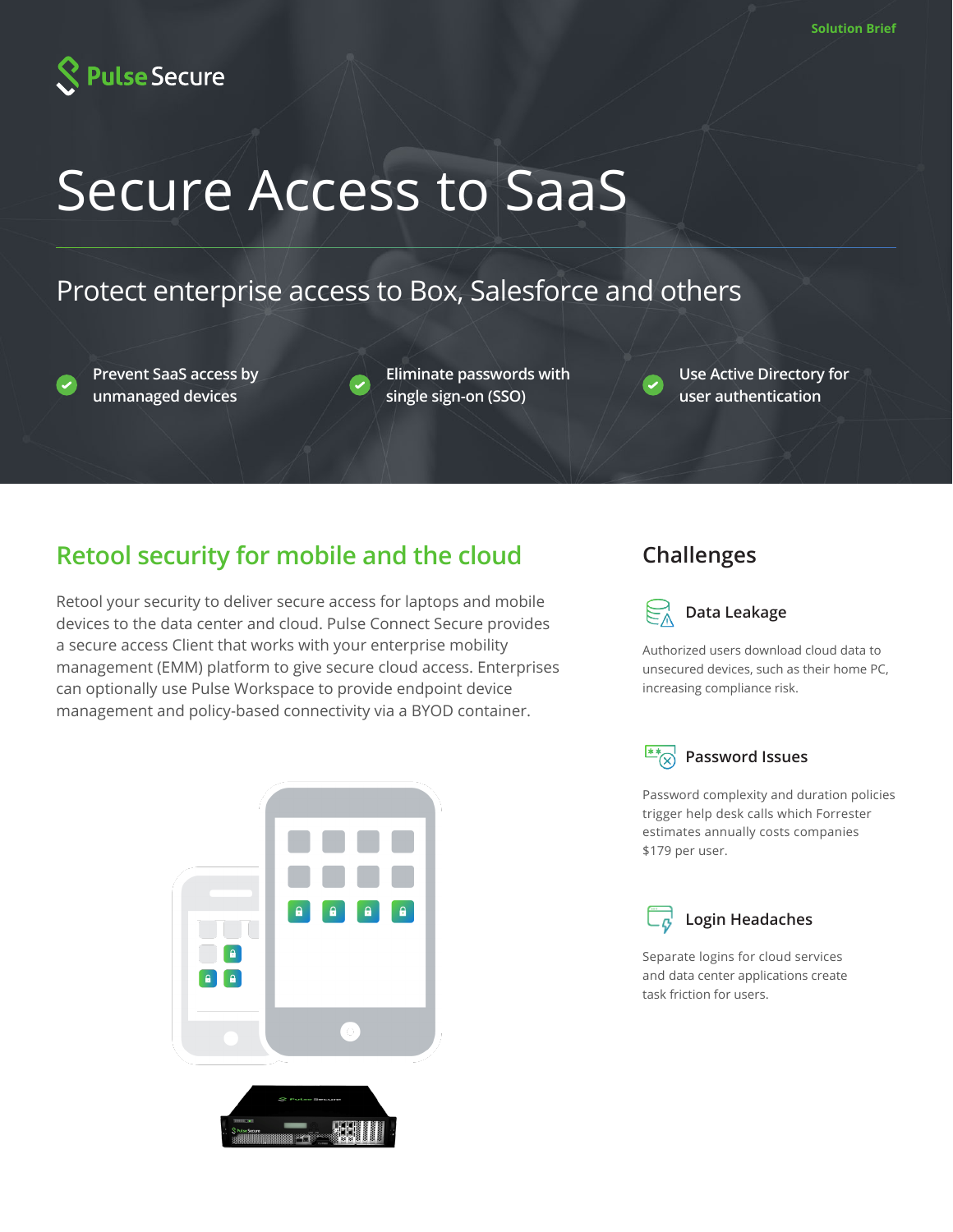## **Pulse Secure extends secure access to the cloud**

Pulse Connect Secure enables secure access to the data center. Now its strong authentication, conditional access policies and host checking can be used for SaaS offerings such as Salesforce and Box.



## **Solution Requirements**

#### **Secure Access Appliance**

Requires PSA, MAG or virtual appliance.

#### **Pulse Client**

Pulse Client 5.2r1 or above is required on endpoints. Pulse Workspace can be optionally provisioned on mobile devices.

#### **Pulse Connect Secure**

Appliances require 8.2r3 or above software.

## **Benefits**



#### **Cloud flexibility**

Provide secure access to Office 365 and other non-Microsoft services such as Salesforce, Box, Concur, Dropbox and more.



#### **Automatic compliance**

Only authorized users with compliant devices can access applications and services in the cloud or data center which prevents data leakage.



#### **No passwords**

Single sign-on (SSO) with certificate authentication means no more passwords for users to fuss with.



### **Productive users**

Use native mobile apps such as Word, Powerpoint, Excel and other apps to boost worker productivity.



#### **Easy BYOD**

An optional mobile device container provides a simple way to deploy and support BYOD.



#### **Simple Integration**

Integrate with existing identity stores such as Active Directory and leading identity providers like Ping and Okta.